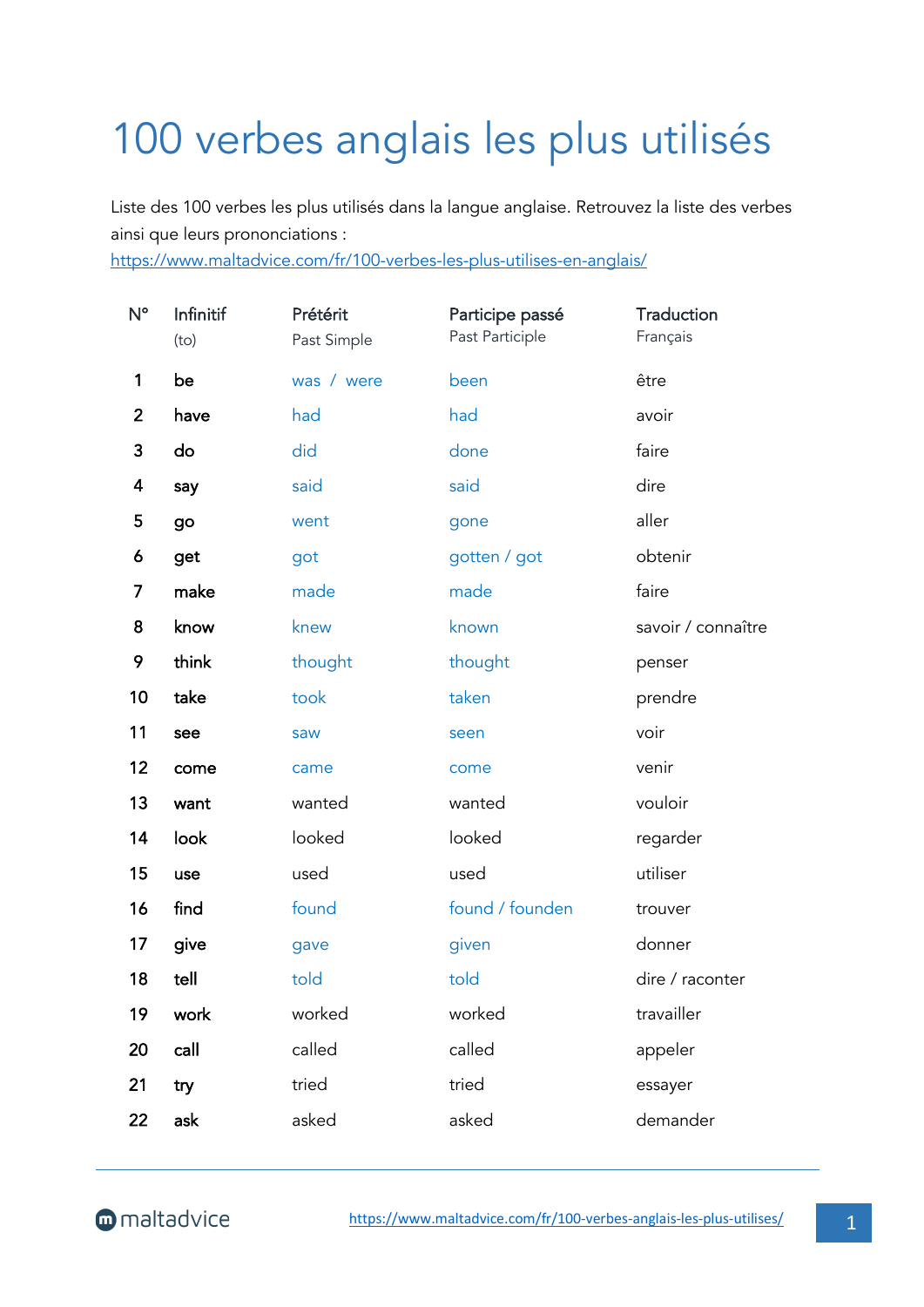| 23 | need    | needed        | needed              | avoir besoin                   |
|----|---------|---------------|---------------------|--------------------------------|
| 24 | feel    | felt          | felt                | sentir                         |
| 25 | become  | became        | become              | devenir                        |
| 26 | leave   | left          | left                | quitter / laisser              |
| 27 | put     | put           | put                 | mettre                         |
| 28 | mean    | meant         | meant               | signifier / vouloir dire       |
| 29 | keep    | kept          | kept                | garder                         |
| 30 | let     | let           | let / letten        | laisser / permettre /<br>louer |
| 31 | begin   | began         | begun               | commencer                      |
| 32 | seem    | seemed        | seemed              | sembler                        |
| 33 | help    | helped        | helped              | aider                          |
| 34 | talk    | talked        | talked              | parler / discuter              |
| 35 | turn    | turned        | turned              | tourner                        |
| 36 | start   | started       | started             | commencer                      |
| 37 | show    | showed / shew | shown / showed      | montrer                        |
| 38 | hear    | heard         | heard               | entendre                       |
| 39 | play    | played        | played              | jouer                          |
| 40 | run     | ran           | run                 | courir                         |
| 41 | move    | moved         | moved               | bouger / se déplacer           |
| 42 | like    | liked         | liked               | aimer                          |
| 43 | live    | lived         | lived               | vivre                          |
| 44 | believe | believed      | believed            | croire                         |
| 45 | hold    | held          | held / holden       | tenir / maintenir              |
| 46 | bring   | brought       | brought / broughten | apporter                       |
| 47 | happen  | happened      | happened            | arriver                        |
| 48 | write   | wrote         | written             | écrire                         |
| 49 | provide | provided      | provided            | fournir                        |
| 50 | sit     | sat           | sat                 | s'asseoir                      |
| 51 | stand   | stood         | stood / standen     | se tenir debout                |

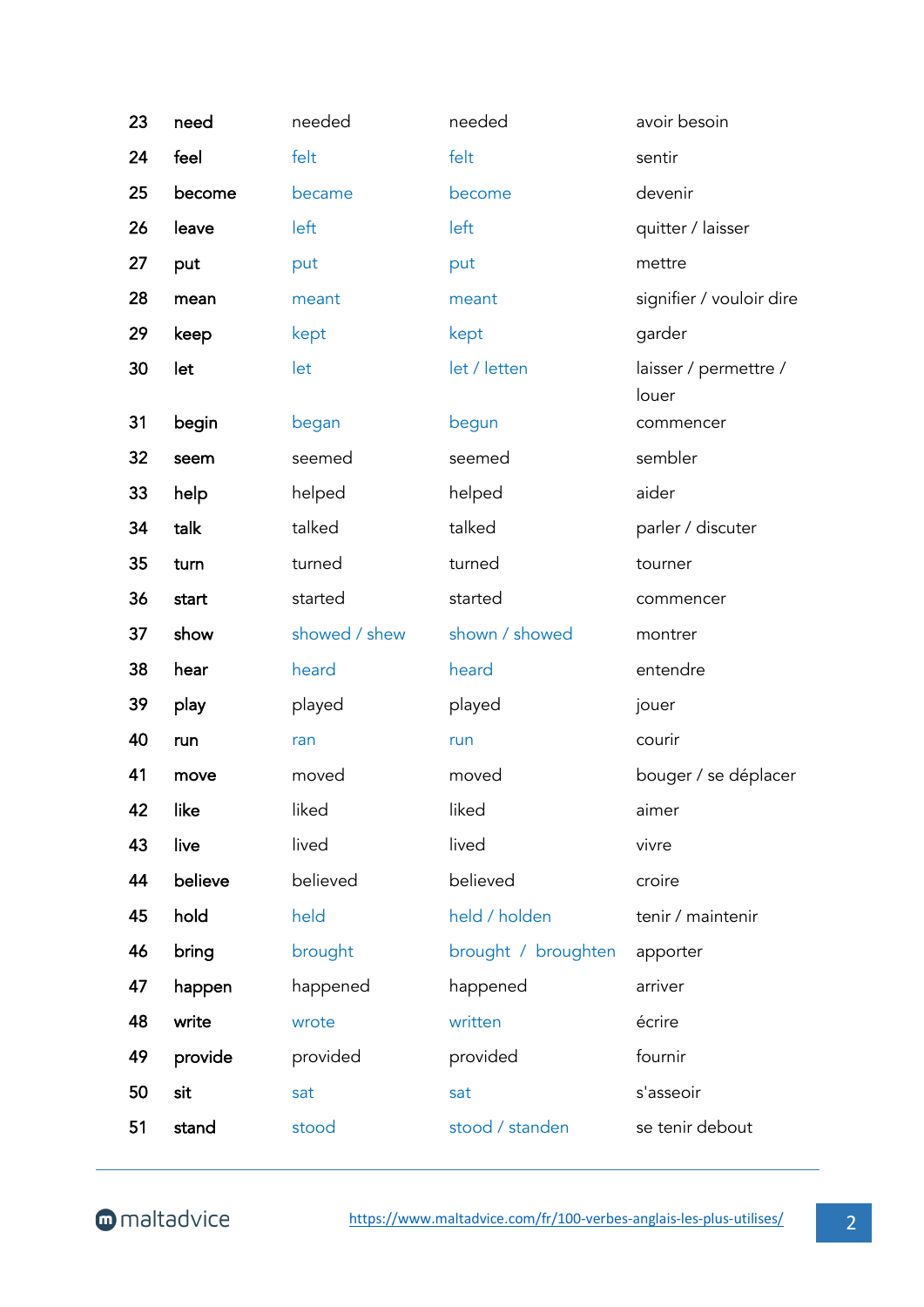| 52 | lose        | lost             | lost              | perdre                                    |
|----|-------------|------------------|-------------------|-------------------------------------------|
| 53 | pay         | paid             | paid              | payer                                     |
| 54 | meet        | met              | met               | rencontrer                                |
| 55 | include     | included         | included          | inclure                                   |
| 56 | to continue | continued        | continued         | continuer                                 |
| 57 | set         | set              | set               | définir / mettre en<br>place / déterminer |
| 58 | learn       | learned / learnt | learned / learnt  | apprendre                                 |
| 59 | change      | changed          | changed           | changer                                   |
| 60 | lead        | led              | led               | mener / guider                            |
| 61 | understand  | understood       | understood        | comprendre                                |
| 62 | watch       | watched          | watched           | regarder                                  |
| 63 | follow      | followed         | followed          | suivre                                    |
| 64 | stop        | stopped          | stopped           | arrêter                                   |
| 65 | create      | created          | created           | créer                                     |
| 66 | speak       | spoke / spake    | spoken            | parler                                    |
| 67 | read        | read             | read              | lire                                      |
| 68 | allow       | allowed          | allowed           | autoriser / permettre                     |
| 69 | add         | added            | added             | ajouter                                   |
| 70 | spend       | spent            | spent             | dépenser                                  |
| 71 | grow        | grew             | grown             | grandir / pousser                         |
| 72 | open        | opened           | opened            | ouvrir                                    |
| 73 | walk        | walked           | walked            | marcher                                   |
| 74 | win         | won              | won               | gagner                                    |
| 75 | offer       | offered          | offered           | offrir                                    |
| 76 | remember    | remembered       | remembered        | se souvenir                               |
| 77 | love        | loved            | loved             | aimer                                     |
| 78 | consider    | considered       | considered        | considérer / envisager                    |
| 79 | appear      | appeared         | appeared          | apparaître                                |
| 80 | buy         | bought           | bought / boughten | acheter                                   |
|    |             |                  |                   |                                           |